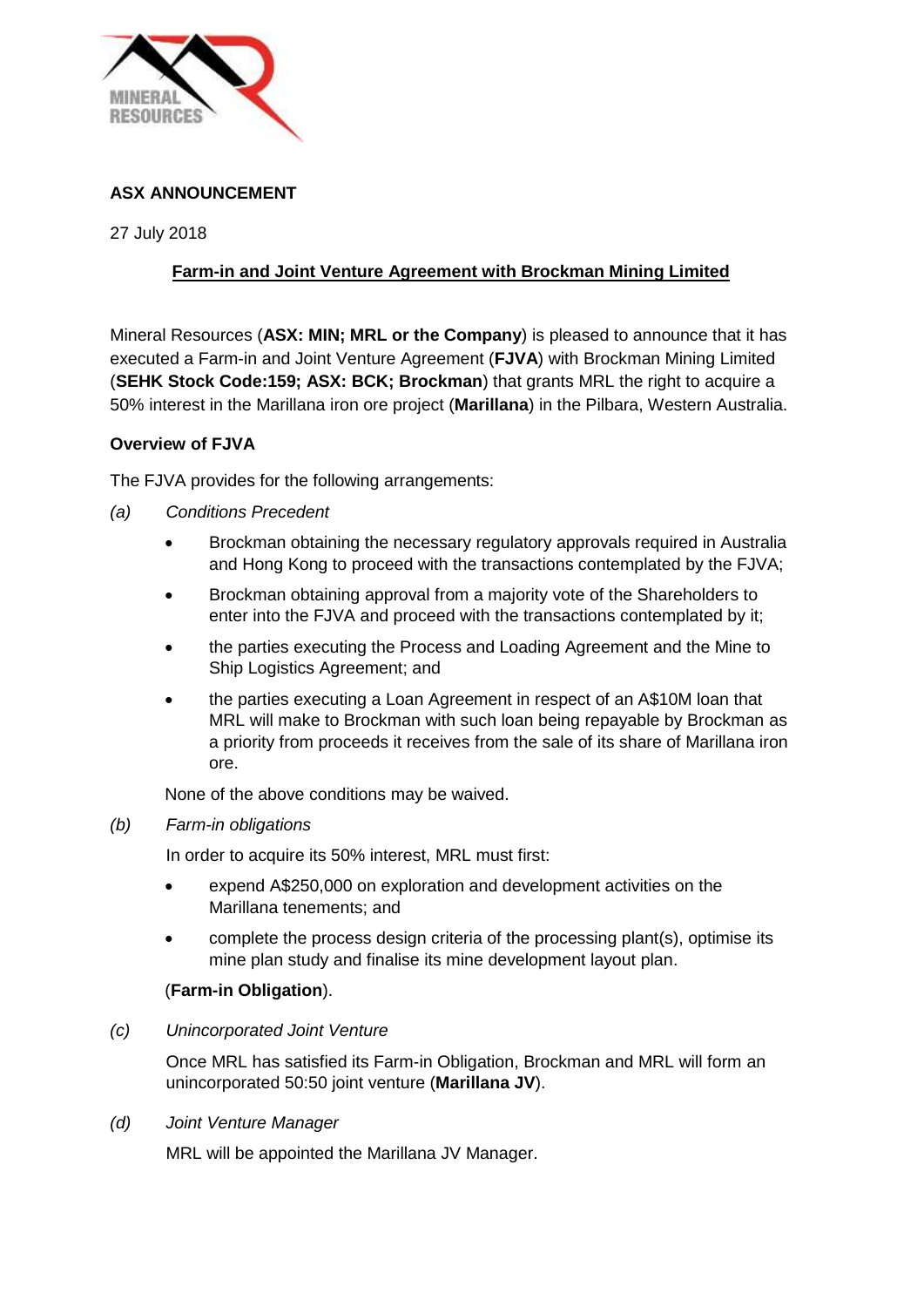## *(e) Production Volume*

Initially, the Marillana JV will develop and operate a 20Mtpa iron ore export operation on the tenements, with potential to increase the production capacity to 30Mtpa.

### *(f) Mine Development*

Development of the mine site and installation of the key non-process infrastructure and utility assets are estimated to cost a maximum of A\$300 million (**JV Assets**). MRL, in its capacity as JV Manager, will operate and maintain the JV Assets on behalf of the Marillana JV. The cost will be split 50:50 among the Marillana JV partners.

## *(g) Mining*

During the Farm-in phase, Brockman and MRL will determine whether to subcontract or self-perform the drill & blast and mining services necessary to extract and deliver run-of-mine ore to the processing plant(s).

## *(h) Crushing and Processing*

MRL will enter into a life-of-mine mining services agreement with the Marillana JV pursuant to which MRL will build, own and operate the crushing and beneficiation plant(s) and product stockyard and train load-out facility.

MRL will process the run-of-mine ore to produce 20Mtpa of iron ore product (potentially rising to 30Mtpa) on behalf of the Marillana JV and load it onto MRL's rail system for transport to port.

## *(i) Mine to Port transport & shiploading*

MRL will enter into a life-of-mine "mine-to-port transport and shiploading" agreement with the Marillana JV pursuant to which the Marillana JV will be granted access to MRL's Pilbara Infrastructure Project. Under this agreement:

- The Marillana iron ore product will be transported via MRL's 320km Pilbara light-rail system from the mine site to Port Hedland;
- Once in Port Hedland, the product will be unloaded and stockpiled in MRL's fully automated train receival and port stockyard; and
- The product will then be reclaimed via bucket wheel reclaimer, conveyed to the export facility that MRL intends to construct and operate within the inner harbour of Port Hedland where it will be loaded onto Capesize carriers for export to Asian markets.

MRL Managing Director Chris Ellison said, "*I am extremely pleased to have reached this farm-in and joint venture agreement with the board of Brockman.* 

*"The boards and management teams of MRL and Brockman have a shared vision for the future of the Marillana project. Both companies recognise that MRL is firmly on track to commence construction of its Pilbara Infrastructure Project by the middle of 2019 such that the timing was right to formalise an arrangement that will see us work together to bring the project into operation.*

*"MRL has the demonstrated ability to develop world-class mining projects on time and on budget as well as the proven capability of producing iron ore at the mine gate for a cost that is comparable with the lowest-cost producers in Australia.*

*"This on-site capability will now be fully complemented by the low operational cost benefits that will be realised by using MRL's innovative lightweight mine-to-port rail system linked*